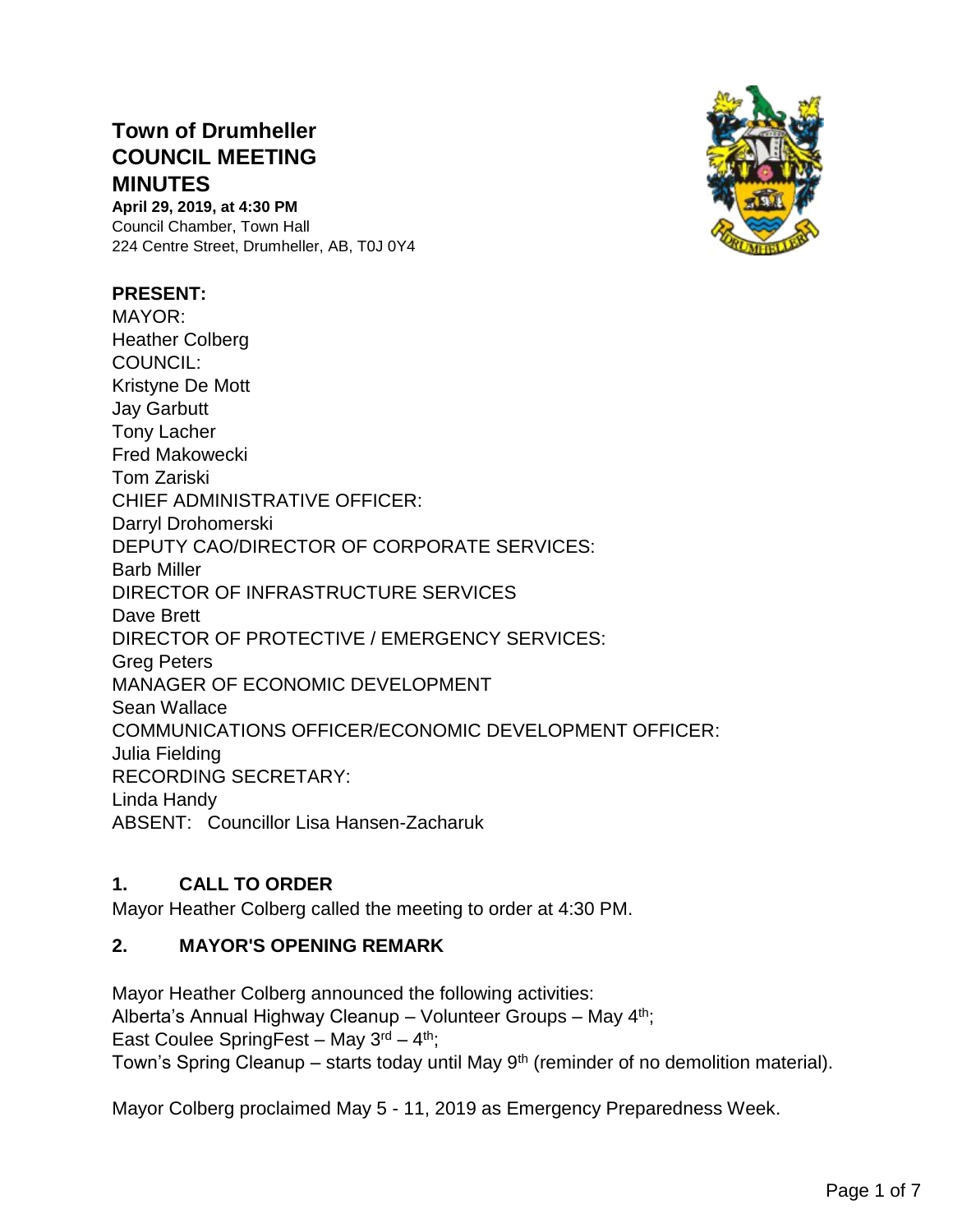Regular Council Meeting Minutes April 29, 2019

# **3. ADOPTION OF AGENDA**

**MO2019.73** Zariski, Lacher moved to adopt the agenda as presented. Carried unanimously.

## **4. MINUTES**

## **4.1. ADOPTION OF REGULAR COUNCIL MEETING MINUTES**

4.1.1. Regular Council Meeting Minutes of April 15, 2019

**MO2019.74** Garbutt, DeMott moved to adopt the Regular Council Meeting Minutes of April 15, 2019 as presented. Carried unanimously.

### **4.2. MINUTES OF MEETING PRESENTED FOR INFORMATION**

Municipal Planning Commission Meeting Minutes of March 4, 2019 Municipal Planning Commission Meeting Minutes of March 28, 2019

### **4.3. BUSINESS ARISING FROM THE MINUTES**

#### **5.0 DELEGATIONS**

Leon Pfeiffer - CPA, CA of RSM Canada attended the meeting and provided an overview of the 2018 audited Financial Statements. His overview included the following comments:

Page 4 Consolidated Statement of Financial Position – The balance sheet is divided by financial assets, liabilities and non financial assets (not as easily converted into cash). Financial assets (comprised of cash and cash equivalents, taxes receivable, etc.) total \$36.2M. Liabilities (comprised of deferred revenue, long term debt, etc) total \$22.8M. Net financial assets are \$13.3M which have increased \$2.7M from prior year and this indicates a very positive financial position. Non-financial assets (comprised of tangible capital assets, inventory for consumption – gravel, fuel, etc) total \$143.1M similar to last year. Accumulated surplus – total of \$156.4M (increase of \$3M over last year which is trending in the right direction).

Page 5 Consolidated Statement of Operations (profit and loss statement). Revenue received \$20.5M (increase of \$600k; net municipal taxes raised is \$8.7M; the next largest source of revenue is sales and user fees at \$7.8M); Expenses paid \$19.5M (decrease of \$800k over prior year – largest decrease in Protective Services of \$490K); Excess of revenue over expenses before capital revenues of \$1M which is up \$1.9M over budgeted (budgeted for a deficiency of \$325,510). Government transfer for capital is below budget due to grants for flood mitigation, fire equipment and other capital structures budgeted to purchase but did not happen. Excess of Revenue Over Expenses of \$3M compared to \$2.4M the prior year.

Page 6 Consolidated Statement of Changes in Accumulated Surplus – Accumulated surplus divided into three pots – unrestricted surplus went from \$5.7M in 2018 to \$4.6M (funds that can be used for any purpose); restricted surplus of \$18.8M (up \$3.3M from prior year – these dollars are internally restricted not subject to external restrictions); and equity in tangible capital assets which represents the net book value of all capital assets (being the original costs less depreciation minus the debt against those assets) for a total of \$133M; leaving a total of \$156.4M as on the balance sheet.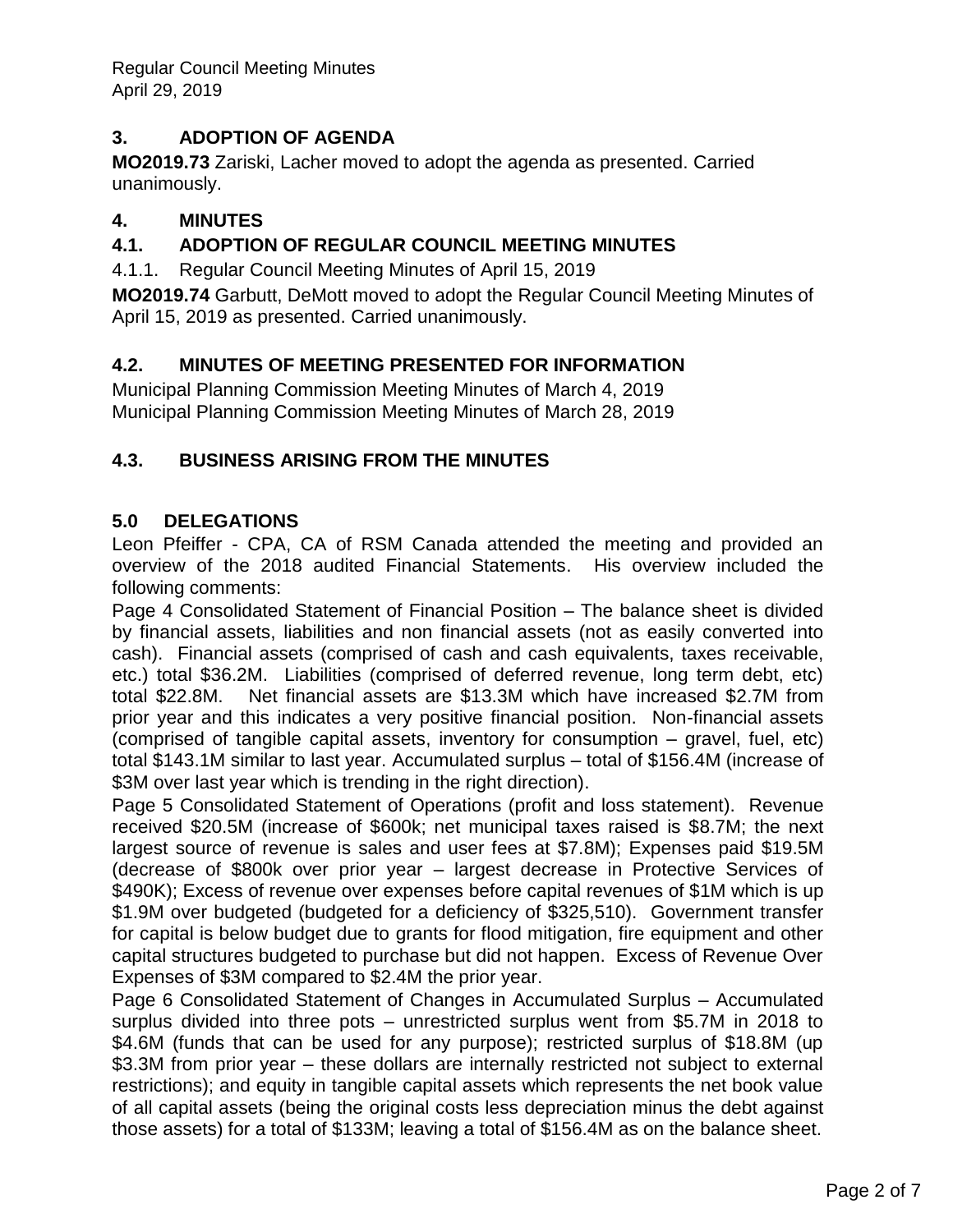Regular Council Meeting Minutes April 29, 2019

Page 7 Consolidated Statement of Changes in Net Financial Assets – Annual Surplus of \$3M less adjustments like acquisition of tangible capital assets of \$(4.6M) plus amortization of tangible capital assets of \$4.2M for an increase in net financial assets of \$2.6M. This amount is added to change in prepaid expenses and change in inventory for a total of \$2.7M which is added to the net financial assets at balance at the beginning of the year \$10.6M which gives the net financial assets end year total of \$13.3M.

Page 8 – Net inflow of cash and cash equivalents: \$13.8M is the net cash inflow from operations (increase from prior year and it is a positive cash flow – core operations of the Town are generating positive cash flow; if not, the Town would have to start borrowing or grant funding to sustain operations – reflection of good management); \$4.6M for acquiring capital assets, investing activities cash outflow of \$15.2M and take on debt of \$476k and repayment of long term debt of \$891k for a net cash flow of \$414k for financing activities. Resulting in a decrease in cash of \$6.4M which is tied up in the transition of cash to investments. At the end of the 2018, went from \$10.5M in cash and cash equivalent down to \$4.1M however the Town has \$25M in investments.

In response to a question on the Town's unused debt limit, Councillor J. Garbutt reminded Council / Administration that there is an approved stricter debt limit policy in place by former Councils which is 60% of the Provincial's limit. Mayor Colberg asked how the capital revenue projection (\$10M) is determined. B. Miller explained that the number results from the 2018 capital budget and expected flood mitigation work. Mayor Colberg asked how restricted reserves are explained to the residents. B. Miller explained that reserves are like a piggybank and these dollars are used for future repairs or replacement.

L. Pfeiffer concluded his report by commending Administration on the Town's strong financial position. Auditor emphasized that the Town has a strong balance sheet with the ability to pay off current liabilities and remain with an excess.

L. Pfeiffer stated the next report is a summary of how the audit went which is a required report to Council.

Council congratulated Director of Corporate Services B. Miller and her staff for their excellent work for the Town's accounts.

**MO2019.75** Garbutt, Zariski moved to approve the 2018 financial statements as presented. Carried unanimously.

Mayor Colberg called a recess at 5:50 PM Mayor Colberg reconvened the meeting at 5:55 PM.

#### **6. REQUEST FOR DECISION REPORTS**

**6.1. CAO**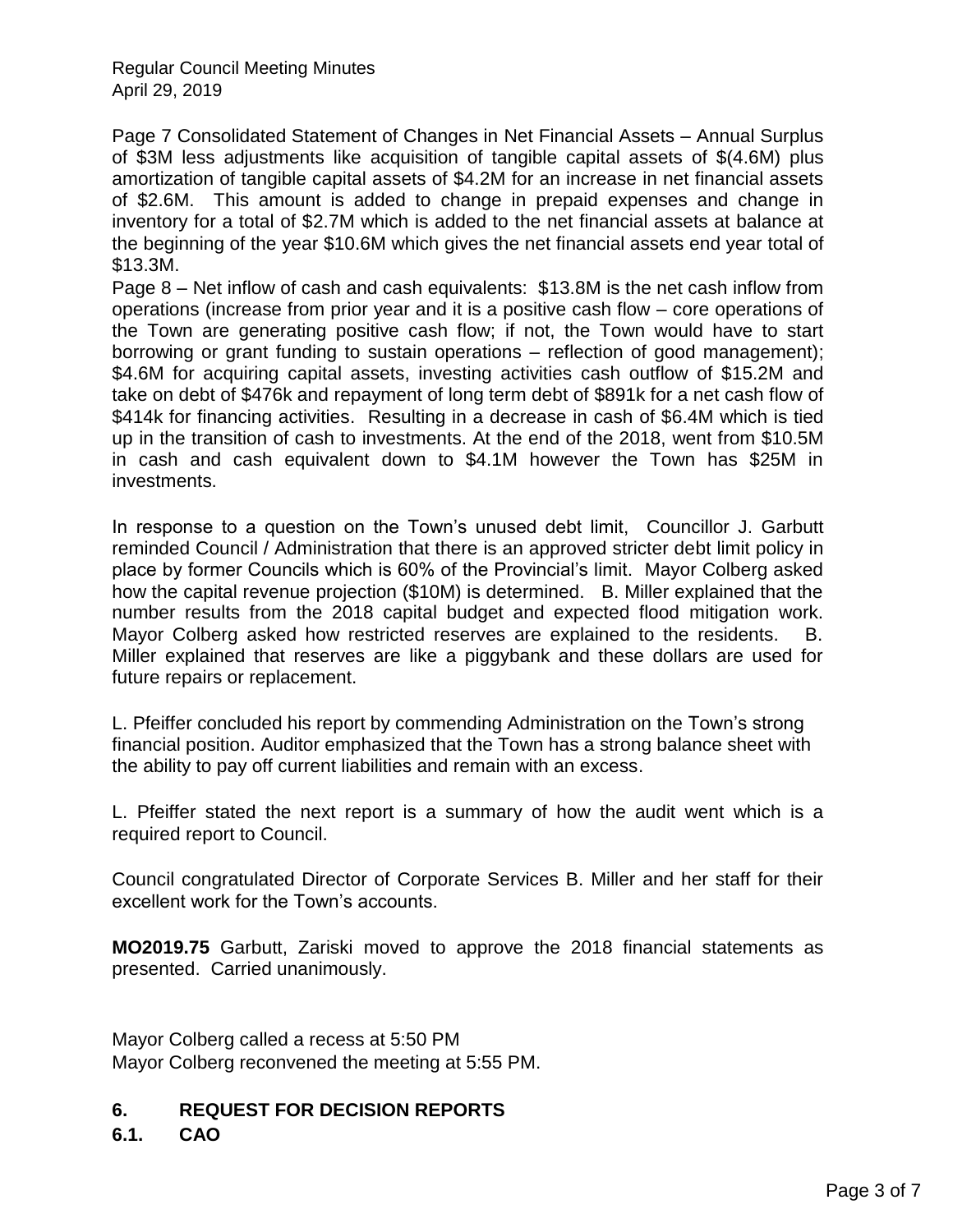#### **6.1.1 Bylaw 06.19 being the Community Standards Bylaw – second and third readings**

**MO2019.76** Lacher, Garbutt moved second reading of Bylaw 06.19.

D. Drohomerski asked G. Peters to speak to the bylaw. G. Peters recommended that a definition for vehicle be included in the Bylaw that would offer a broader definition and as defined in the Traffic Act which reads as follows: "*Vehicle means a device in, on or by which a person or thing may be transported or drawn on a highway and includes a combination of vehicles but does not include a mobility aid*." Mayor Colberg would like to change Clause 3.23 that defines reasonable time period more clearly such as wording "within 30 days or at the discretion of the CAO". Councillor J. Garbutt stated that the new bylaw offers more judgment by Administration and he is comfortable with wording as written "reasonable time period". Councillor Zariski agreed that reasonable "as determined by the Bylaw Officer or the CAO" would define it more clearly. G. Peters stated that the circumstance and evidence needs to be determined by the enforcing officer.

Councillors Lacher and Garbutt agreed to a friendly amendment to include vehicle definition and Clause 3.23 "as determined by the CAO".

**MO2019.76A** Lacher, Garbutt moved second reading of Bylaw 06.19 as amended to include vehicle definition and under Clause 3.23 "as determined by the CAO". Carried unanimously.

**MO2019.77** Lacher, Zariski moved third reading of Bylaw 06.19 as amended. Carried unanimously.

### **6.1.2 Bylaw 08.19 being a bylaw for the purpose establishing a Tourism Corridor and Community Standards Appeal Board – first reading**

D. Drohomerski presented Bylaw 08.19 which is a bylaw to create a Tourism Corridor and Community Standards Appeal Board. He recommended that Council proceed to first reading of Bylaw 08.19.

**MO2019.78** Zariski, DeMott moved first reading of Bylaw 08.19. Carried unanimously.

### **6.1.3 RFD – Community Assistance Application – Drumheller Community Learning Society – Homework Help Program**

D. Drohomerski presented a Community Assistance Application from the Drumheller Community Learning Society – Homework Help Program asking for \$7000. He explained that as stated in the Community Assistance Policy C-02-18, all requests for funding above \$5,000 must go before Council for consideration and approval. Louise Henrickson – Homework Help Program Coordinator presented to Council on November 19, 2018. At that time, L. Henrickson expressed the need for financial assistance due to the loss of donations and grants.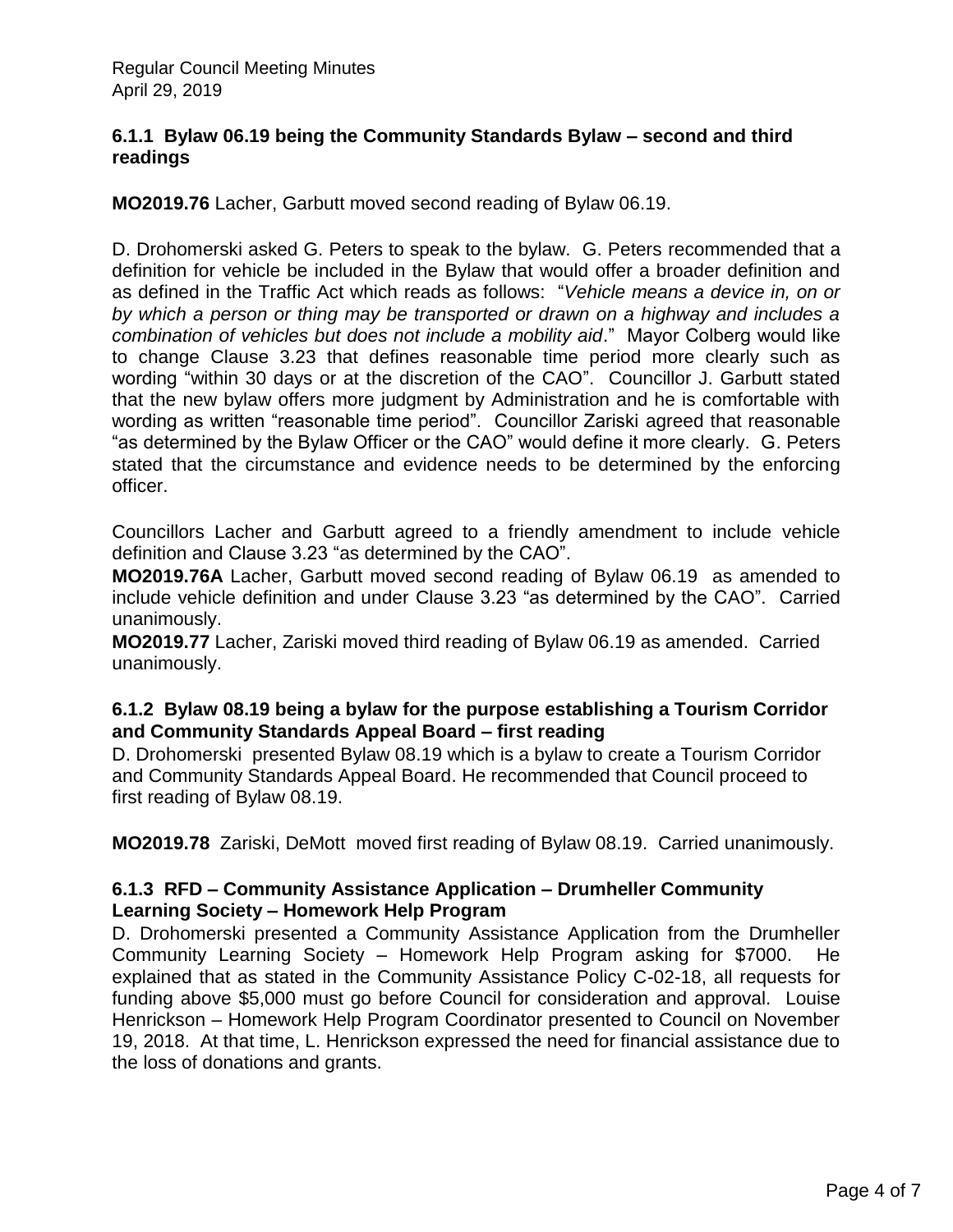Regular Council Meeting Minutes April 29, 2019

**MO2019.79** Garbutt, Lacher moved to approve a \$7000 donation to Drumheller Community Learning Society – Homework Help Program under the Community Assistance Program.

In response to questions from Council, it was noted that the proper financials were not attached to the application. Councillor Garbutt stated that he is a board member and the Homework Help Program does not operate with a surplus. He further stated that they are asking for support for the Program from September  $1<sup>st</sup>$  2019 to June 30<sup>th</sup> 2020. He further stated that the funding is only transitional until the Program is able to fundraise and access casino dollars.

Councillor K. DeMott stated that there is sufficient time for the Program Coordinator to find funding elsewhere and recommended that Council donate a smaller amount. She reported that the Drumheller Public Library Society recently donated dollars towards the Program. D. Drohomerski stated that Council could consider a donation for the period from September to December 2019 and then another donation for the period from January to June 2020.

Councillor K. DeMott asked for a friendly amendment to the motion to consider a smaller donation for the 2019 Program.

Councillor Jay Garbutt did not agree to the friendly amendment

Vote on Motion: 5 – in favour; Colberg, Zariski, Lacher, Makowecki, Garbutt 1 – opposed; DeMott Carried.

Council recommended that in 2020 Council revisit the total amount allotted to the Community Assistance Program.

#### **6.1.4 RFD – Community Assistance Application – Hope College**

D. Drohomerski presented a Community Assistance Application for Hope College and their ask is for \$7500.00.

Council did not move forward with a motion.

#### **6.1.5 RFD – Community Counselling Program**

D. Drohomerski advised that in 2019 Council agreed to allocate \$75,000.00 to establish and operate the program over the next three (3) years (2019-2021). A RFP for the delivery of this Community Counselling Program was posted on the Town website and the Alberta Purchasing Connection site with a closing date of April 15, 2019. One proposal was received by Wheatland County Counselling in the amount of \$25,000 per year for three (3) years.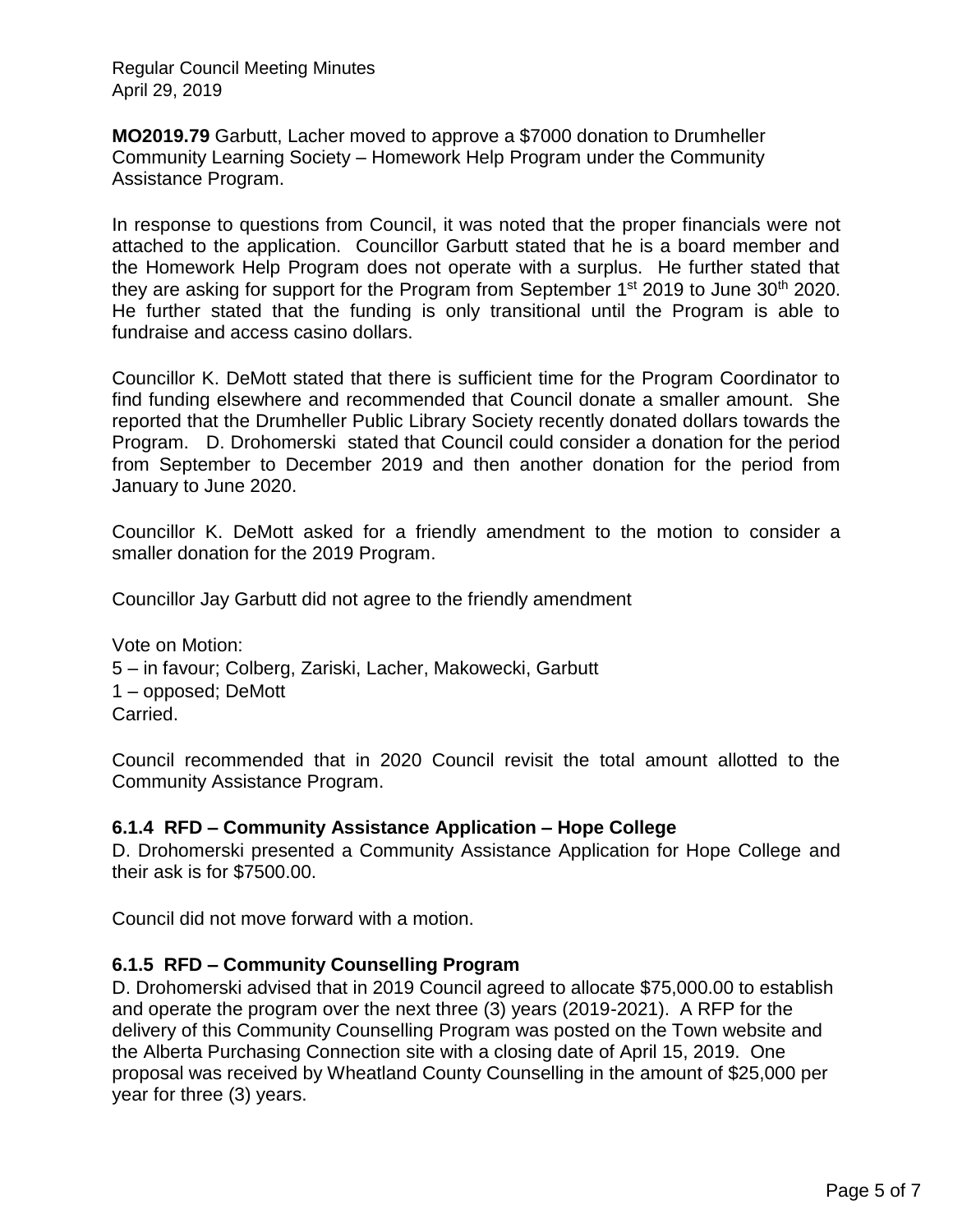**MO2019.80** Zariski, Makowecki moved to accept the proposal from Wheatland County Counselling in the amount of \$25,000.00 per year for three (3) years. Carried unanimously.

# **6.2. DEPUTY CAO / DIRECTOR OF CORPORATE SERVICES**

- **6.3 DIRECTOR OF INFRASTRUCTURE SERVICES**
- **6.4 DIRECTOR OF EMERGENCY / PROTECTIVE SERVICES**
- **6.5 REVIEW OF STRATEGIC BUSINESS PLAN WORK PRIORITIES**
- **7. PRESENTATION OF QUARTERLY REPORTS BY ADMINISTRATION**
- **8. PUBLIC HEARING TO COMMENCE AT 5:30 PM**
- **9. PUBLIC HEARING DECISIONS**
- **10. UNFINISHED BUSINESS**
- **11. NOTICE OF MOTION**
- **12. COUNCILLOR REPORTS**

#### **13. IN-CAMERA MATTERS**

**MO2019.81** Garbutt, DeMott moved to go in closed meeting at 6:18 PM. Carried unanimously.

13.1 Land Matter: Legal Description Plan 0913419 Block 6 Lot 2 (*FOIPP Act Section 23 Local Public Body Confidences*) 13.2 Land Matter: Legal Description 4128EQ Block 6 Lot 1 (*FOIPP Act Section 23 Local Public Body Confidences*) 13.3 Labour Matter (*FOIPP Section 17 Personal Privacy*)

**MO2019.82** DeMott, Lacher moved to go out of closed meeting at 8:15 PM. Carried unanimously.

13.2 Land Matter – Legal Description 4128EQ Block 6 Lot 1

**MO2019.83** Zariski, Makowecki moved that Council accept the offer of \$15,000 for the subject land adjacent to Lot 1, Block 2, Plan 4128EQ, with the purchaser responsible for all land related costs, including surveys and land titles. Carried unanimously.